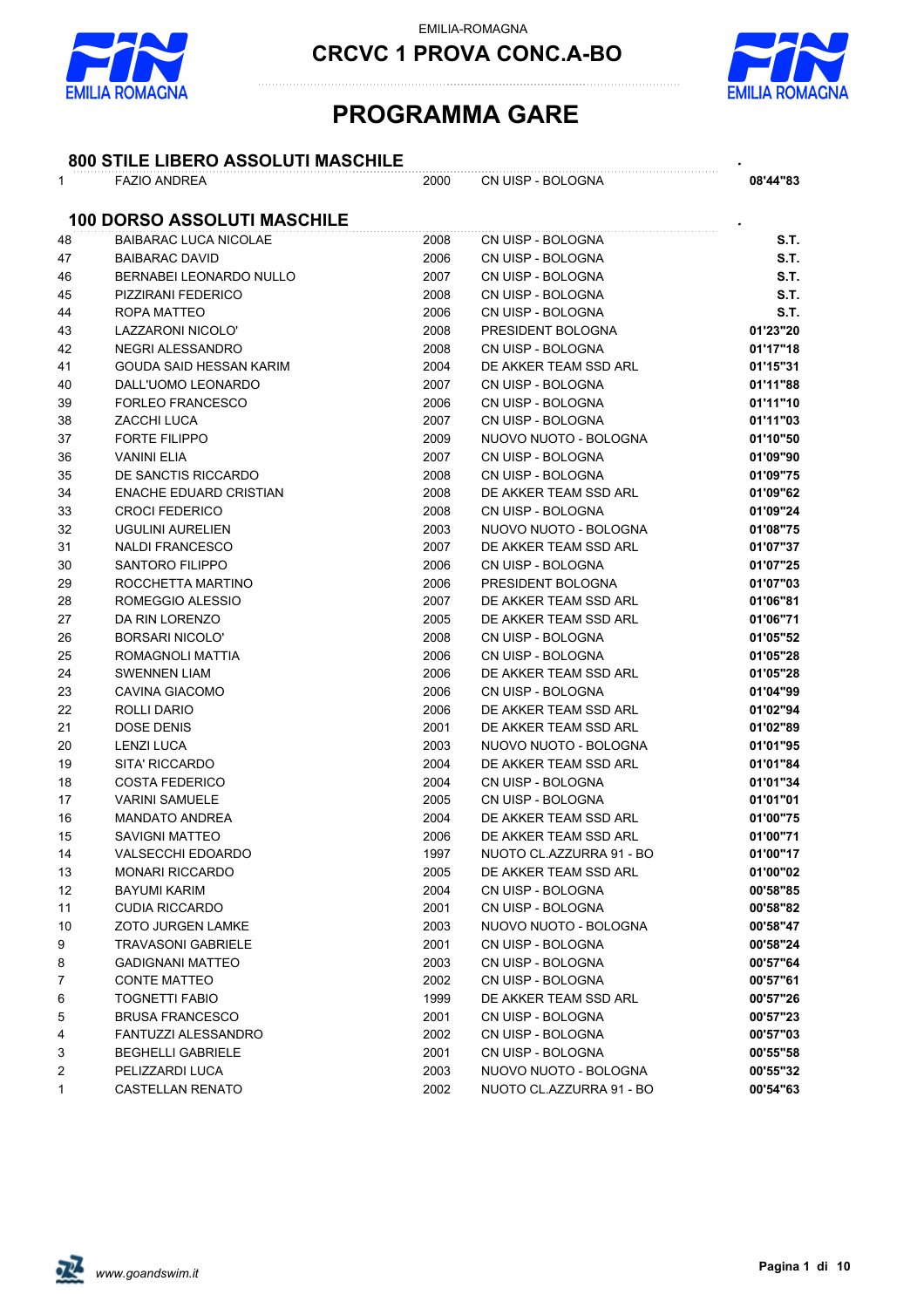

**CRCVC 1 PROVA CONC.A-BO**



# **PROGRAMMA GARE**

#### **200 RANA ASSOLUTI MASCHILE** *.*

| 25             | <b>HILBE JACOPO</b>      | 2008 | CN UISP - BOLOGNA        | 03'20"20 |
|----------------|--------------------------|------|--------------------------|----------|
| 24             | <b>PASCAL DENIS</b>      | 2008 | NUOVO NUOTO - BOLOGNA    | 03'02"38 |
| 23             | SARAGONI ALESSANDRO      | 2007 | PRESIDENT BOLOGNA        | 02'59"48 |
| 22             | <b>MINGARDI SAMUELE</b>  | 2008 | NUOVO NUOTO - BOLOGNA    | 02'55"84 |
| 21             | VIGNOLI LORENZO          | 2008 | NUOVO NUOTO - BOLOGNA    | 02'55"24 |
| 20             | <b>CANDIDO SERGIO</b>    | 2008 | DE AKKER TEAM SSD ARL    | 02'53"98 |
| 19             | <b>SACCO MATTIA</b>      | 2007 | CN UISP - BOLOGNA        | 02'50"26 |
| 18             | PETACCIA MATTIA          | 2008 | CN UISP - BOLOGNA        | 02'47"82 |
| 17             | <b>GUERRA GIANPAOLO</b>  | 2007 | CN UISP - BOLOGNA        | 02'47"65 |
| 16             | MONTEVECCHI RICCARDO     | 2007 | CN UISP - BOLOGNA        | 02'46"72 |
| 15             | <b>CREMONINI MATTIA</b>  | 2007 | CN UISP - BOLOGNA        | 02'45"01 |
| 14             | <b>D'ADAMO FRANCESCO</b> | 2006 | CN UISP - BOLOGNA        | 02'41"01 |
| 13             | <b>BUGANI ALESSANDRO</b> | 2005 | CN UISP - BOLOGNA        | 02'35"94 |
| 12             | <b>RUBINI RICCARDO</b>   | 2004 | NUOTO CL.AZZURRA 91 - BO | 02'32"30 |
| 11             | RAMAZZIOTTI NICHOLAS     | 2007 | CN UISP - BOLOGNA        | 02'29"56 |
| 10             | ARMAROLI RICCARDO        | 2005 | DE AKKER TEAM SSD ARL    | 02'23"14 |
| 9              | ROMAGNOLI MANUELE        | 2007 | CN UISP - BOLOGNA        | 02'22"41 |
| 8              | PARADISI ALESSANDRO      | 2004 | DE AKKER TEAM SSD ARL    | 02'22"18 |
| $\overline{7}$ | MARCOVECCHIO NICOLAS     | 2003 | CN UISP - BOLOGNA        | 02'21"40 |
| 6              | PELUSO LEONARDO          | 2004 | NUOTO CL.AZZURRA 91 - BO | 02'17"39 |
| 5              | PINCA LUCA               | 2000 | DE AKKER TEAM SSD ARL    | 02'17"08 |
| 4              | <b>TRAINI FRANCESCO</b>  | 2002 | NUOTO CL.AZZURRA 91 - BO | 02'15"97 |
| 3              | DI GIULIO ALESSANDRO     | 2004 | DE AKKER TEAM SSD ARL    | 02'15"66 |
| $\overline{2}$ | <b>BECCARIA SIMONE</b>   | 1999 | DE AKKER TEAM SSD ARL    | 02'15"47 |
| $\mathbf{1}$   | PIERINI ANDREA           | 2002 | NUOTO CL.AZZURRA 91 - BO | 02'14"00 |

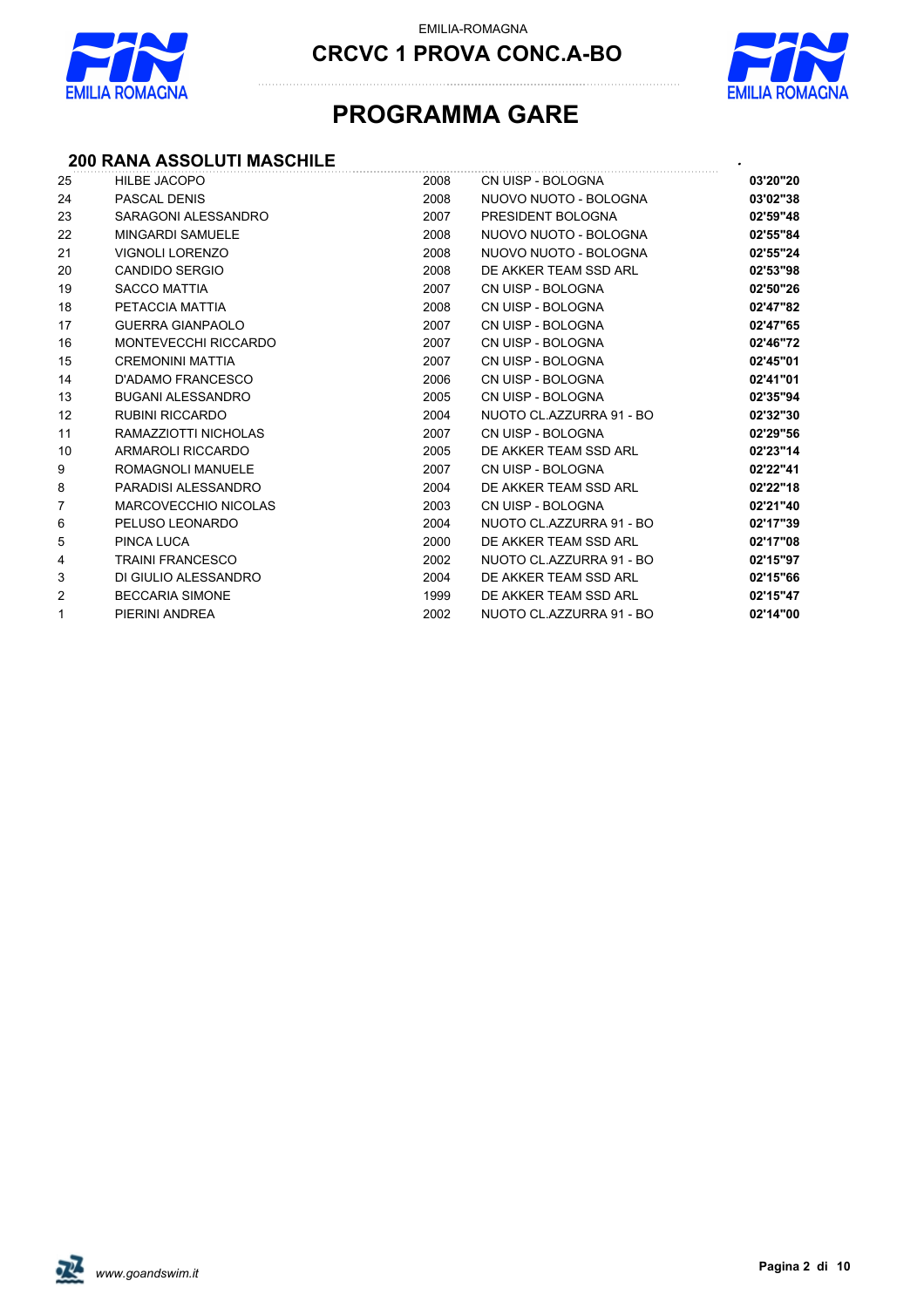

**CRCVC 1 PROVA CONC.A-BO**



## **PROGRAMMA GARE**

#### **100 FARFALLA ASSOLUTI MASCHILE** *.*

| 49     | <b>VERI' MATTEO</b>           | 2007 | CN UISP - BOLOGNA        | S.T.     |
|--------|-------------------------------|------|--------------------------|----------|
| 48     | <b>VANINI ELIA</b>            | 2007 | CN UISP - BOLOGNA        | S.T.     |
| 47     | EVANGELISTI DIEGO             | 2007 | CN UISP - BOLOGNA        | S.T.     |
| 46     | <b>BRUNI LORENZO</b>          | 2008 | DE AKKER TEAM SSD ARL    | S.T.     |
| 45     | BORGHESE EDOARDO GABRIELE     | 2007 | NUOVO NUOTO - BOLOGNA    | 01'15"00 |
| 44     | <b>RAVAGLI LUCA</b>           | 2008 | PRESIDENT BOLOGNA        | 01'13"86 |
| 43     | <b>ENACHE EDUARD CRISTIAN</b> | 2008 | DE AKKER TEAM SSD ARL    | 01'13"51 |
| 42     | LUPPI ELIA                    | 2006 | CN UISP - BOLOGNA        | 01'13"21 |
| 41     | DALL'UOMO LEONARDO            | 2007 | CN UISP - BOLOGNA        | 01'11"77 |
| 40     | <b>SWENNEN LIAM</b>           | 2006 | DE AKKER TEAM SSD ARL    | 01'10"95 |
| 39     | <b>LENZI LUCA</b>             | 2003 | NUOVO NUOTO - BOLOGNA    | 01'10"58 |
| 38     | PIERINI PAOLO                 | 2007 | CN UISP - BOLOGNA        | 01'10"44 |
| 37     | <b>D'ADAMO FRANCESCO</b>      | 2006 | CN UISP - BOLOGNA        | 01'10"00 |
| 36     | <b>TOTTI RICCARDO</b>         | 2008 | DE AKKER TEAM SSD ARL    | 01'09"66 |
| 35     | ROMEGGIO ALESSIO              | 2007 | DE AKKER TEAM SSD ARL    | 01'09"45 |
| 34     | <b>BIGIANI GABRIELE</b>       | 2005 | CN UISP - BOLOGNA        | 01'08"84 |
| 33     | D'ACCOLTI ANTONIO             | 2006 | CN UISP - BOLOGNA        | 01'08"30 |
| 32     | <b>FRIZ LUCA</b>              | 2004 | CN UISP - BOLOGNA        | 01'07"53 |
| 31     | <b>FERRARI FEDERICO</b>       | 2006 | CN UISP - BOLOGNA        | 01'07"22 |
| $30\,$ | ROMAGNOLI MATTIA              | 2006 | CN UISP - BOLOGNA        | 01'06"67 |
| 29     | DIANINI NICOLO'               | 2005 | CN UISP - BOLOGNA        | 01'06"00 |
| 28     | <b>BARATTINI ENEA</b>         | 2006 | CN UISP - BOLOGNA        | 01'05"11 |
| 27     | UNGARELLI LEONARDO            | 2006 | NUOVO NUOTO - BOLOGNA    | 01'04"59 |
| 26     | LA ROSA STEFANO               | 2006 | PRESIDENT BOLOGNA        | 01'04"08 |
| 25     | RUBINI RICCARDO               | 2004 | NUOTO CL.AZZURRA 91 - BO | 01'03"84 |
| 24     | <b>SWENNEN MANUEL</b>         | 2004 | DE AKKER TEAM SSD ARL    | 01'03"60 |
| 23     | TARANTINO CRISTIANO           | 2005 | CN UISP - BOLOGNA        | 01'03"34 |
| 22     | CALAMAI NICCOLO'              | 2003 | CN UISP - BOLOGNA        | 01'03"10 |
| 21     | <b>BRUNELLI EDOARDO</b>       | 2003 | CN UISP - BOLOGNA        | 01'02"25 |
| 20     | COCCI FRANCESCO LUCIANO       | 2002 | NUOVO NUOTO - BOLOGNA    | 01'01"60 |
| 19     | SAVORANI LORENZO              | 2006 | DE AKKER TEAM SSD ARL    | 01'01"32 |
| 18     | <b>SAVIGNI MATTEO</b>         | 2006 | DE AKKER TEAM SSD ARL    | 01'01"15 |
| 17     | <b>GRILLO FRANCESCO</b>       | 2005 | CN UISP - BOLOGNA        | 01'01"15 |
| 16     | <b>ZOLDAN ANDREA</b>          | 2007 | CN UISP - BOLOGNA        | 01'00"89 |
| 15     | <b>VENTUROLI LORENZO</b>      | 2002 | CN UISP - BOLOGNA        | 01'00"87 |
| 14     | <b>MONARI RICCARDO</b>        | 2005 | DE AKKER TEAM SSD ARL    | 01'00"81 |
| 13     | DI TARANTO CARLO              | 2005 | DE AKKER TEAM SSD ARL    | 01'00"54 |
| 12     | <b>MANDATO ANDREA</b>         | 2004 | DE AKKER TEAM SSD ARL    | 01'00"38 |
| 11     | NUCCI EDOARDO                 | 2005 | DE AKKER TEAM SSD ARL    | 01'00"37 |
| 10     | <b>CUDIA RICCARDO</b>         | 2001 | CN UISP - BOLOGNA        | 00'59"39 |
| 9      | PIVETTI LEONARDO              | 2005 | CN UISP - BOLOGNA        | 00'59"04 |
| 8      | ZANARINI ALBERTO LUCA         | 2003 | NUOVO NUOTO - BOLOGNA    | 00'58"42 |
| 7      | <b>VARINI SAMUELE</b>         | 2005 | CN UISP - BOLOGNA        | 00'57"30 |
| 6      | PELUSO LEONARDO               | 2004 | NUOTO CL.AZZURRA 91 - BO | 00'57"15 |
| 5      | <b>LOMBARDI BRYAN</b>         | 2005 | DE AKKER TEAM SSD ARL    | 00'56"15 |
| 4      | <b>COLLINA MATTEO</b>         | 2003 | CN UISP - BOLOGNA        | 00'56"15 |
| 3      | <b>CHIARINI MIRCO</b>         | 2001 | CN UISP - BOLOGNA        | 00'55"80 |
| 2      | <b>CESARI GIORGIO</b>         | 1999 | DE AKKER TEAM SSD ARL    | 00'53"13 |
| 1      | VALSECCHI EDOARDO             | 1997 | NUOTO CL.AZZURRA 91 - BO | 00'51"76 |

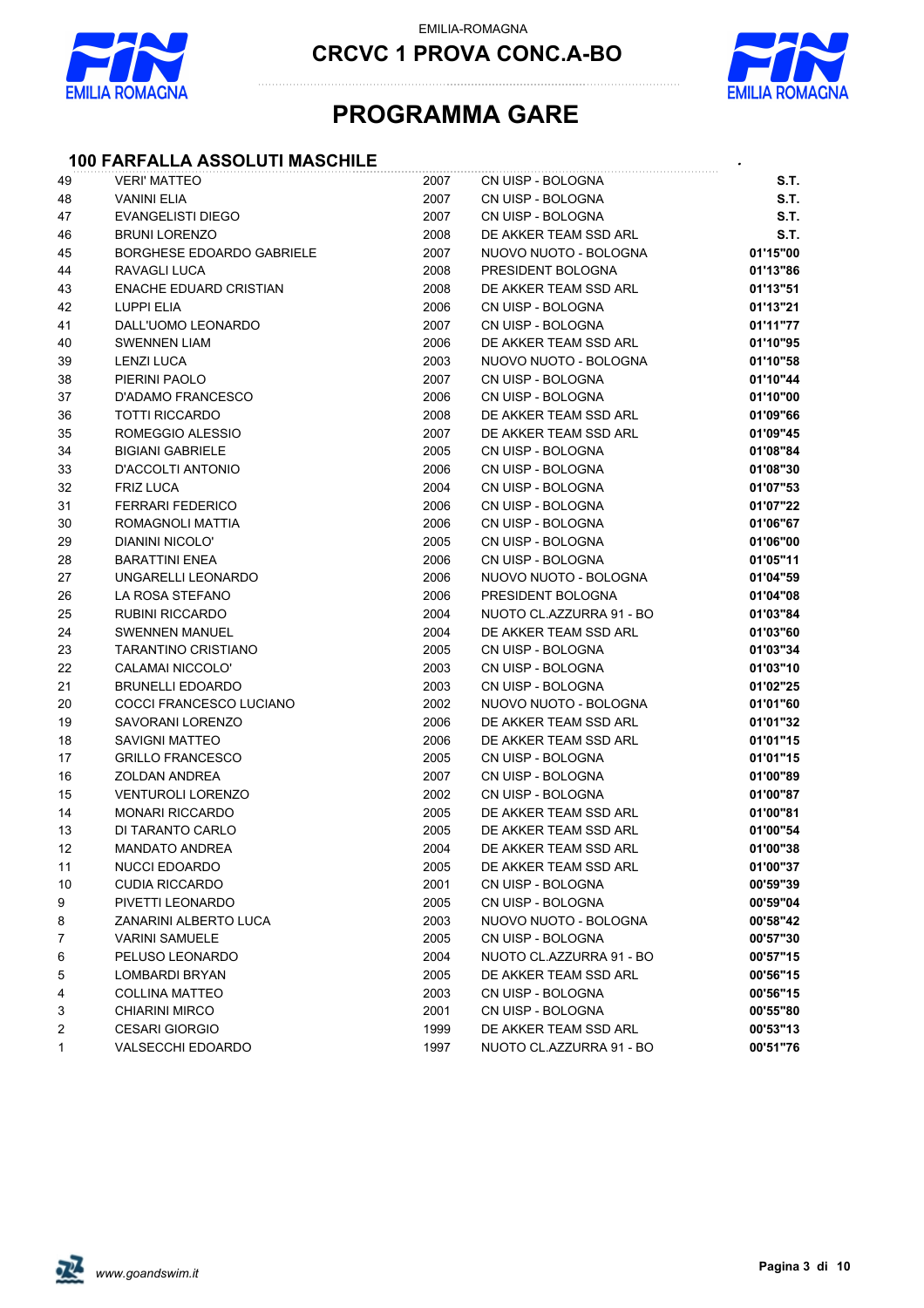

**CRCVC 1 PROVA CONC.A-BO**



# **PROGRAMMA GARE**

#### **400 MISTI ASSOLUTI MASCHILE** *.*

| 14                | ROMAGNOLI MATTIA         | 2006 | CN UISP - BOLOGNA        | <b>S.T.</b> |
|-------------------|--------------------------|------|--------------------------|-------------|
| 13                | <b>VIGNOLI LORENZO</b>   | 2008 | NUOVO NUOTO - BOLOGNA    | 05'58"19    |
| $12 \overline{ }$ | NALDI FRANCESCO          | 2007 | DE AKKER TEAM SSD ARL    | 05'15"36    |
| 11                | <b>BUGANI ALESSANDRO</b> | 2005 | CN UISP - BOLOGNA        | 05'04"90    |
| 10                | UNGARELLI LEONARDO       | 2006 | NUOVO NUOTO - BOLOGNA    | 05'03"32    |
| 9                 | <b>GRILLO FRANCESCO</b>  | 2005 | CN UISP - BOLOGNA        | 04'52"24    |
| 8                 | MARCOVECCHIO NICOLAS     | 2003 | CN UISP - BOLOGNA        | 04'50"11    |
| $\overline{7}$    | ARMAROLI RICCARDO        | 2005 | DE AKKER TEAM SSD ARL    | 04'48"33    |
| 6                 | SITA' RICCARDO           | 2004 | DE AKKER TEAM SSD ARL    | 04'39"04    |
| 5                 | ROMAGNOLI MANUELE        | 2007 | CN UISP - BOLOGNA        | 04'32"84    |
| 4                 | <b>CONTE MATTEO</b>      | 2002 | CN UISP - BOLOGNA        | 04'29"44    |
| 3                 | UGULINI AURELIEN         | 2003 | NUOVO NUOTO - BOLOGNA    | 04'27"44    |
| 2                 | <b>FILIPPI MATTEO</b>    | 2003 | CN UISP - BOLOGNA        | 04'25"29    |
| $\mathbf{1}$      | <b>BARAVELLI TOMMASO</b> | 2001 | NUOTO CL.AZZURRA 91 - BO | 04'24"09    |

#### **200 STILE LIBERO ASSOLUTI MASCHILE** *.*

| 78 | MINGARDI SAMUELE             | 2008 | NUOVO NUOTO - BOLOGNA    | S.T.     |
|----|------------------------------|------|--------------------------|----------|
| 77 | <b>EVANGELISTI DIEGO</b>     | 2007 | CN UISP - BOLOGNA        | S.T.     |
| 76 | PIZZIRANI FEDERICO           | 2008 | CN UISP - BOLOGNA        | S.T.     |
| 75 | <b>SACCO MATTIA</b>          | 2007 | CN UISP - BOLOGNA        | S.T.     |
| 74 | MONTEVECCHI RICCARDO         | 2007 | CN UISP - BOLOGNA        | S.T.     |
| 73 | <b>BORSARI NICOLO'</b>       | 2008 | CN UISP - BOLOGNA        | S.T.     |
| 72 | <b>BAIBARAC DAVID</b>        | 2006 | CN UISP - BOLOGNA        | S.T.     |
| 71 | <b>HILBE JACOPO</b>          | 2008 | CN UISP - BOLOGNA        | 02'55"70 |
| 70 | <b>CANDIDO SERGIO</b>        | 2008 | DE AKKER TEAM SSD ARL    | 02'36"20 |
| 69 | BORGHESE EDOARDO GABRIELE    | 2007 | NUOVO NUOTO - BOLOGNA    | 02'34"89 |
| 68 | PASCAL DENIS                 | 2008 | NUOVO NUOTO - BOLOGNA    | 02'32"20 |
| 67 | BERNABEI LEONARDO NULLO      | 2007 | CN UISP - BOLOGNA        | 02'31"95 |
| 66 | DE SANCTIS RICCARDO          | 2008 | CN UISP - BOLOGNA        | 02'28"20 |
| 65 | ROPA MATTEO                  | 2006 | CN UISP - BOLOGNA        | 02'25"31 |
| 64 | <b>BAIBARAC LUCA NICOLAE</b> | 2008 | CN UISP - BOLOGNA        | 02'25"13 |
| 63 | NEGRI ALESSANDRO             | 2008 | CN UISP - BOLOGNA        | 02'24"80 |
| 62 | <b>GUERRA GIANPAOLO</b>      | 2007 | CN UISP - BOLOGNA        | 02'24"79 |
| 61 | PETACCIA MATTIA              | 2008 | CN UISP - BOLOGNA        | 02'23"70 |
| 60 | RAVAGLI LUCA                 | 2008 | PRESIDENT BOLOGNA        | 02'23"20 |
| 59 | D'ACCOLTI ANTONIO            | 2006 | CN UISP - BOLOGNA        | 02'22"01 |
| 58 | <b>BRUNI LORENZO</b>         | 2008 | DE AKKER TEAM SSD ARL    | 02'20"35 |
| 57 | SANTORO FILIPPO              | 2006 | CN UISP - BOLOGNA        | 02'19"70 |
| 56 | <b>TARANTINO CRISTIANO</b>   | 2005 | CN UISP - BOLOGNA        | 02'19"47 |
| 55 | <b>CREMONINI MATTIA</b>      | 2007 | CN UISP - BOLOGNA        | 02'18"06 |
| 54 | PRENGA VALTER                | 2007 | PRESIDENT BOLOGNA        | 02'17"78 |
| 53 | RAMAZZIOTTI NICHOLAS         | 2007 | CN UISP - BOLOGNA        | 02'16"80 |
| 52 | <b>TOTTI RICCARDO</b>        | 2008 | DE AKKER TEAM SSD ARL    | 02'16"40 |
| 51 | DA RIN LORENZO               | 2005 | DE AKKER TEAM SSD ARL    | 02'16"40 |
| 50 | PIERINI PAOLO                | 2007 | CN UISP - BOLOGNA        | 02'15"94 |
| 49 | <b>FORLEO FRANCESCO</b>      | 2006 | CN UISP - BOLOGNA        | 02'14"06 |
| 48 | ROCCHETTA MARTINO            | 2006 | PRESIDENT BOLOGNA        | 02'13"59 |
| 47 | ROLLI DARIO                  | 2006 | DE AKKER TEAM SSD ARL    | 02'12"89 |
| 46 | <b>VERI' MATTEO</b>          | 2007 | CN UISP - BOLOGNA        | 02'11"94 |
| 45 | ZACCHI LUCA                  | 2007 | CN UISP - BOLOGNA        | 02'11"56 |
| 44 | <b>BIOLCHINI ALEXANDER</b>   | 2006 | DE AKKER TEAM SSD ARL    | 02'11"18 |
| 43 | <b>BARATTINI ENEA</b>        | 2006 | CN UISP - BOLOGNA        | 02'11"15 |
| 42 | <b>FERRARI FEDERICO</b>      | 2006 | CN UISP - BOLOGNA        | 02'10"91 |
| 41 | LUPPI ELIA                   | 2006 | CN UISP - BOLOGNA        | 02'10"83 |
| 40 | CAVINA GIACOMO               | 2006 | CN UISP - BOLOGNA        | 02'10"48 |
| 39 | <b>BIGIANI GABRIELE</b>      | 2005 | CN UISP - BOLOGNA        | 02'09"72 |
| 38 | <b>CROCI FEDERICO</b>        | 2008 | CN UISP - BOLOGNA        | 02'09"56 |
| 37 | <b>GIANNELLI NICOLAS</b>     | 2005 | NUOTO CL.AZZURRA 91 - BO | 02'07"12 |
| 36 | SAVORANI LORENZO             | 2006 | DE AKKER TEAM SSD ARL    | 02'06"82 |

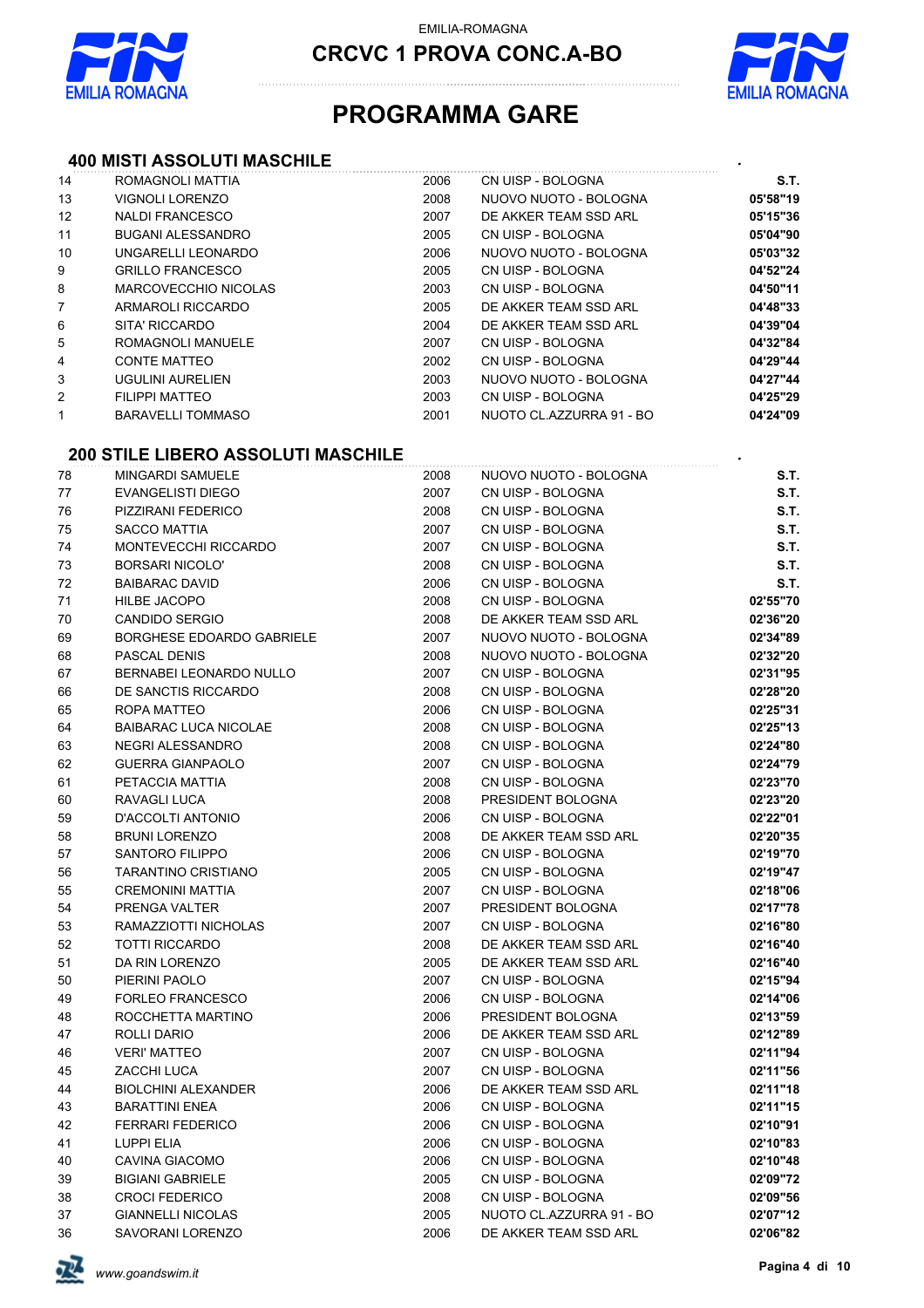



# **PROGRAMMA GARE**

| 35                      | <b>CALAMAI NICCOLO'</b>    | 2003 | CN UISP - BOLOGNA        | 02'06"31 |
|-------------------------|----------------------------|------|--------------------------|----------|
| 34                      | <b>BRUNELLI EDOARDO</b>    | 2003 | CN UISP - BOLOGNA        | 02'04"47 |
| 33                      | <b>BAYUMI KARIM</b>        | 2004 | CN UISP - BOLOGNA        | 02'04"26 |
| 32                      | <b>COSTA FEDERICO</b>      | 2004 | CN UISP - BOLOGNA        | 02'04"05 |
| 31                      | COCCI FRANCESCO LUCIANO    | 2002 | NUOVO NUOTO - BOLOGNA    | 02'03"75 |
| 30                      | LA ROSA STEFANO            | 2006 | PRESIDENT BOLOGNA        | 02'03"63 |
| 29                      | <b>COLLINA MATTEO</b>      | 2003 | CN UISP - BOLOGNA        | 02'02"76 |
| 28                      | <b>DISTEFANO FRANCESCO</b> | 2006 | CN UISP - BOLOGNA        | 02'02"47 |
| 27                      | PIVETTI LEONARDO           | 2005 | CN UISP - BOLOGNA        | 02'02"33 |
| 26                      | DI TARANTO CARLO           | 2005 | DE AKKER TEAM SSD ARL    | 02'01"17 |
| 25                      | <b>ZOTO JURGEN LAMKE</b>   | 2003 | NUOVO NUOTO - BOLOGNA    | 02'01"11 |
| 24                      | <b>ZOLDAN ANDREA</b>       | 2007 | CN UISP - BOLOGNA        | 02'00"63 |
| 23                      | <b>GADIGNANI MATTEO</b>    | 2003 | CN UISP - BOLOGNA        | 02'00"54 |
| 22                      | <b>TAMARRI SIMONE</b>      | 2005 | CN UISP - BOLOGNA        | 01'59"93 |
| 21                      | <b>DIANINI NICOLO'</b>     | 2005 | CN UISP - BOLOGNA        | 01'59"65 |
| 20                      | <b>CASTELLAN RENATO</b>    | 2002 | NUOTO CL.AZZURRA 91 - BO | 01'59"62 |
| 19                      | <b>BRUSA FRANCESCO</b>     | 2001 | CN UISP - BOLOGNA        | 01'58"70 |
| 18                      | PIERINI ANDREA             | 2002 | NUOTO CL.AZZURRA 91 - BO | 01'58"52 |
| 17                      | <b>MORETTI MARCO</b>       | 2002 | CN UISP - BOLOGNA        | 01'58"42 |
| 16                      | <b>NALDI FILIPPO</b>       | 2003 | CN UISP - BOLOGNA        | 01'57"99 |
| 15                      | <b>NUCCI EDOARDO</b>       | 2005 | DE AKKER TEAM SSD ARL    | 01'57"99 |
| 14                      | PARADISI ALESSANDRO        | 2004 | DE AKKER TEAM SSD ARL    | 01'56"83 |
| 13                      | <b>SELLERI LORENZO</b>     | 2003 | CN UISP - BOLOGNA        | 01'55"86 |
| 12                      | FANTUZZI ALESSANDRO        | 2002 | CN UISP - BOLOGNA        | 01'55"83 |
| 11                      | PIZZI ALESSANDRO           | 2002 | CN UISP - BOLOGNA        | 01'54"82 |
| 10                      | <b>FILIPPI MATTEO</b>      | 2003 | CN UISP - BOLOGNA        | 01'53"91 |
| 9                       | DOSE EDGAR                 | 2000 | DE AKKER TEAM SSD ARL    | 01'53"85 |
| 8                       | LOMBARDI BRYAN             | 2005 | DE AKKER TEAM SSD ARL    | 01'53"80 |
| $\overline{7}$          | <b>CHIARINI MIRCO</b>      | 2001 | CN UISP - BOLOGNA        | 01'53"22 |
| 6                       | PELIZZARDI LUCA            | 2003 | NUOVO NUOTO - BOLOGNA    | 01'53"00 |
| $\mathbf 5$             | <b>DOSE DENIS</b>          | 2001 | DE AKKER TEAM SSD ARL    | 01'52"86 |
| $\overline{\mathbf{4}}$ | <b>BEGHELLI GABRIELE</b>   | 2001 | CN UISP - BOLOGNA        | 01'52"52 |
| 3                       | SAPONARO FRANCESCO         | 2002 | DE AKKER TEAM SSD ARL    | 01'51"64 |
| $\overline{c}$          | DI LUDOVICO TOMMASO        | 2002 | DE AKKER TEAM SSD ARL    | 01'49"97 |
| 1                       | <b>CINQUINO MATTEO</b>     | 1997 | DE AKKER TEAM SSD ARL    | 01'46"28 |
|                         |                            |      |                          |          |

#### **1500 STILE LIBERO ASSOLUTI FEMMINILE** *.*

| SENATORE ALICE | 2003 | NUOVO NUOTO - BOLOGNA | 18'25"23 |
|----------------|------|-----------------------|----------|
| D'APOLITO GAYA | 2006 | NUOVO NUOTO - BOLOGNA | 18'19"89 |

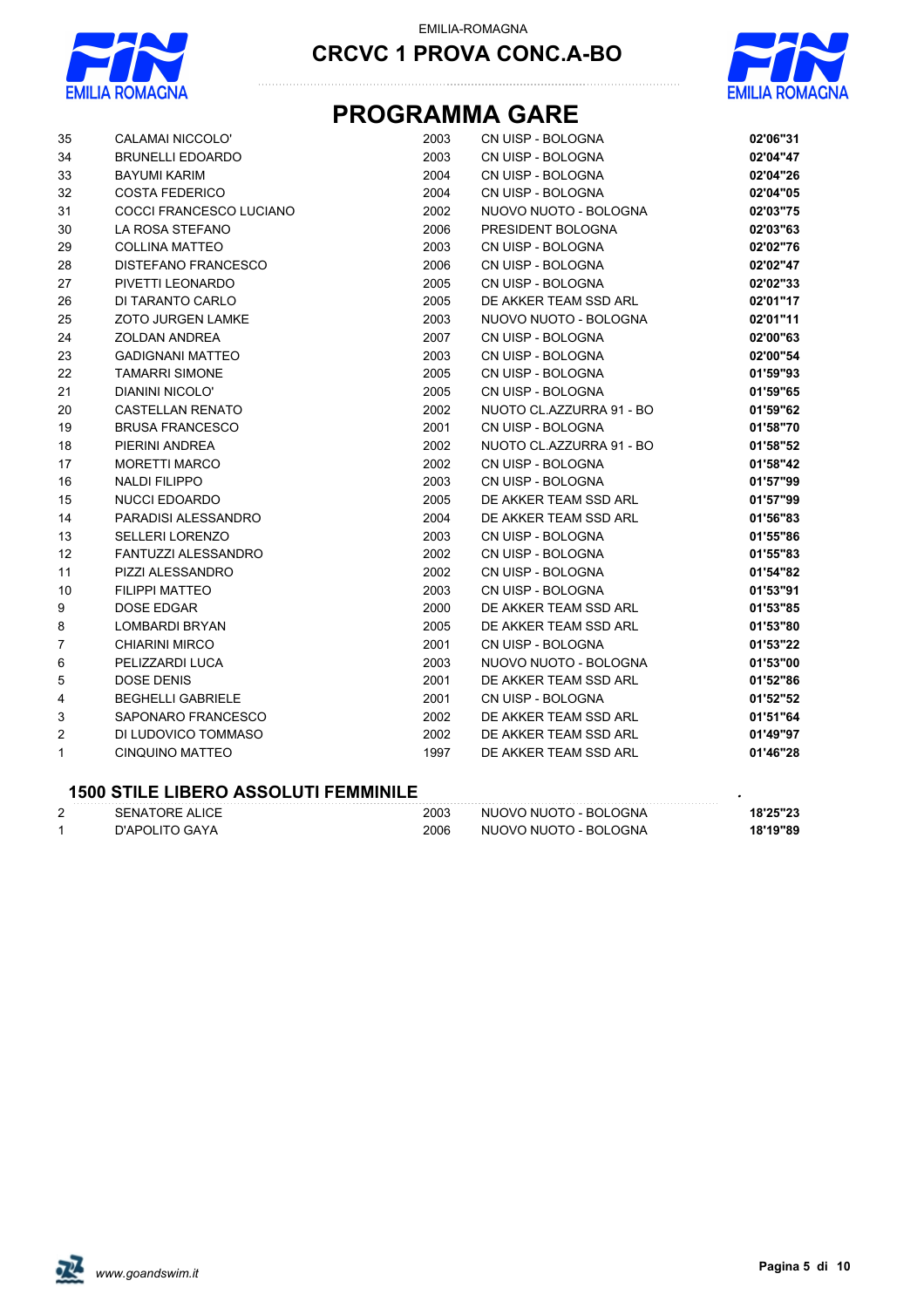

**CRCVC 1 PROVA CONC.A-BO**



## **PROGRAMMA GARE**

#### **100 DORSO ASSOLUTI FEMMINILE** *.*

| 59             | DI LELLA ELEONORA                       | 2009         | CN UISP - BOLOGNA                          | S.T.                 |
|----------------|-----------------------------------------|--------------|--------------------------------------------|----------------------|
| 58             | <b>NALDI LUCIA</b>                      | 2008         | CN UISP - BOLOGNA                          | S.T.                 |
| 57             | <b>ECO SWAMI</b>                        | 2008         | CN UISP - BOLOGNA                          | S.T.                 |
| 56             | <b>PACINI ALICE</b>                     | 2009         | CN UISP - BOLOGNA                          | S.T.                 |
| 55             | <b>BELLETTI GAIA</b>                    | 2008         | CN UISP - BOLOGNA                          | S.T.                 |
| 54             | ZUCCHINI VALENTINA                      | 2009         | CN UISP - BOLOGNA                          | 01'40"20             |
| 53             | BERNABEI LUCREZIA STELLA                | 2009         | CN UISP - BOLOGNA                          | 01'40"20             |
| 52             | <b>BIANCHI LINDA</b>                    | 2009         | PRESIDENT BOLOGNA                          | 01'31"10             |
| 51             | STANZANI SAMANTHA                       | 2009         | CN UISP - BOLOGNA                          | 01'30"30             |
| 50             | <b>BETTAZZONI TEA</b>                   | 2009         | NUOVO NUOTO - BOLOGNA                      | 01'27"40             |
| 49             | <b>VISENTINI SOFIA</b>                  | 2009         | NUOVO NUOTO - BOLOGNA                      | 01'27"00             |
| 48             | <b>MASI CLARA</b>                       | 2009         | CN UISP - BOLOGNA                          | 01'25"80             |
| 47             | <b>VENTURA ALLEGRA</b>                  | 2008         | CN UISP - BOLOGNA                          | 01'22"05             |
| 46             | MADDALUNI ILENIA                        | 2008         | CN UISP - BOLOGNA                          | 01'21"23             |
| 45             | AMKRANG NATTATIDA                       | 2008         | CN UISP - BOLOGNA                          | 01'20"56             |
| 44             | <b>LENZI ARIANNA</b>                    | 2009         | PRESIDENT BOLOGNA                          | 01'20"50             |
| 43             | <b>COLUCCI FRANCESCA</b>                | 2008         | CN UISP - BOLOGNA                          | 01'19"61             |
| 42             | CAPOBIANCO SARA                         | 2008         | PRESIDENT BOLOGNA                          | 01'18"96             |
| 41             | <b>ANASTASI IRIS</b>                    | 2009         | CN UISP - BOLOGNA                          | 01'16"65             |
| 40             | NADINI FEDERICA                         | 2008         | DE AKKER TEAM SSD ARL                      | 01'15"88             |
| 39             | SANMARTINI GAIA                         | 2008         | POL GIOVANNI MASI                          | 01'15"53             |
| 38             | <b>BARBERI GIULIA</b>                   | 2007         | CN UISP - BOLOGNA                          | 01'13"55             |
| 37             | <b>FARAGLIA MATILDE</b>                 | 2009         | DE AKKER TEAM SSD ARL                      | 01'13"23             |
| 36             | <b>ZANETTI GAIA</b>                     | 2008         | CN UISP - BOLOGNA                          | 01'13"17             |
| 35             | <b>CONTILIANO ALICE</b>                 | 2007         | DE AKKER TEAM SSD ARL                      | 01'13"10             |
| 34             | <b>GELSOMINI MATILDE</b>                | 2006         | POL GIOVANNI MASI                          | 01'13"08             |
| 33             | <b>ALLORI ARIANNA</b>                   | 2009         | CN UISP - BOLOGNA                          | 01'12"82             |
| 32             | <b>SOGLIA IRENE</b>                     | 2005         | NUOVO NUOTO - BOLOGNA                      | 01'12"51             |
| 31             | TUDOR ROBERTA IOANA                     | 2006         | CN UISP - BOLOGNA                          | 01'12"49             |
| 30             | <b>CHATRIAN MICOL</b>                   | 2008         | DE AKKER TEAM SSD ARL                      | 01'12"45             |
| 29             | RAMENGHI ANNA ELENA                     | 2008         | DE AKKER TEAM SSD ARL                      | 01'12"14             |
| 28<br>27       | CABRI ILARIA<br><b>TURRINI ANNALISA</b> | 2001<br>2007 | POL GIOVANNI MASI<br>NUOVO NUOTO - BOLOGNA | 01'10"39<br>01'10"37 |
| 26             | <b>METAJ ALESSIA</b>                    | 2008         | CN UISP - BOLOGNA                          | 01'10"29             |
| 25             | COCCI IRENE CATERINA                    | 2005         | NUOVO NUOTO - BOLOGNA                      | 01'10"01             |
| 24             | PRUNESTI' SOFIA                         | 2007         | NUOTO CL.AZZURRA 91 - BO                   | 01'09"71             |
| 23             | <b>BRAGAGLIA GRETA</b>                  | 2005         | CN UISP - BOLOGNA                          | 01'09"50             |
| 22             | MILAZZO GIADA                           | 2007         | NUOVO NUOTO - BOLOGNA                      | 01'09"38             |
| 21             | DALL'OLIO MATILDE                       | 2006         | NUOTO CL.AZZURRA 91 - BO                   | 01'09"28             |
| 20             | BOIANI MARTINA                          | 2007         | CN UISP - BOLOGNA                          | 01'09"16             |
| 19             | BURNELLI MARTINA                        | 2008         | CN UISP - BOLOGNA                          | 01'08"97             |
| 18             | <b>MANSERVISI CAMILLA</b>               | 2006         | NUOVO NUOTO - BOLOGNA                      | 01'08"95             |
| 17             | SGOBERTI GIORGIA                        | 2005         | CN UISP - BOLOGNA                          | 01'08"87             |
| 16             | TRAVASONI MATILDA                       | 2005         | CN UISP - BOLOGNA                          | 01'08"32             |
| 15             | <b>CUDIA MARTINA</b>                    | 2004         | POL GIOVANNI MASI                          | 01'07"77             |
| 14             | PERRONE ANNA LUCIA                      | 2006         | CN UISP - BOLOGNA                          | 01'07"73             |
| 13             | DE SIMONE ALICE                         | 2004         | DE AKKER TEAM SSD ARL                      | 01'07"21             |
| 12             | <b>MIARI FULCIS ALESSANDRA</b>          | 2001         | NUOTO CL.AZZURRA 91 - BO                   | 01'06"50             |
| 11             | ROSSANO MARIKA                          | 2005         | CN UISP - BOLOGNA                          | 01'06"36             |
| 10             | <b>GIROTTI ERICA</b>                    | 2005         | NUOTO CL.AZZURRA 91 - BO                   | 01'06"23             |
| 9              | <b>BALDERACCHI VICTORIA ELISA</b>       | 2006         | NUOVO NUOTO - BOLOGNA                      | 01'05"68             |
| 8              | CALZOLARI ALICE                         | 2004         | DE AKKER TEAM SSD ARL                      | 01'04"46             |
| 7              | <b>VACCHI BEATRICE</b>                  | 2006         | CN UISP - BOLOGNA                          | 01'04"17             |
| 6              | ONGARO GRETA                            | 2004         | CN UISP - BOLOGNA                          | 01'03"24             |
| 5              | <b>MORINI SOFIA</b>                     | 2003         | NUOTO CL.AZZURRA 91 - BO                   | 01'03"22             |
| 4              | <b>BIASIBETTI HELENA</b>                | 2002         | NUOTO CL.AZZURRA 91 - BO                   | 01'01"90             |
| 3              | <b>MASETTI ZOE</b>                      | 2003         | NUOTO CL.AZZURRA 91 - BO                   | 01'01"75             |
| $\overline{2}$ | REBUSCO GIULIA                          | 2001         | NUOTO CL.AZZURRA 91 - BO                   | 00'59"88             |
| 1              | FONTANA CHIARA                          | 2004         | NUOTO CL.AZZURRA 91 - BO                   | 00'59"75             |

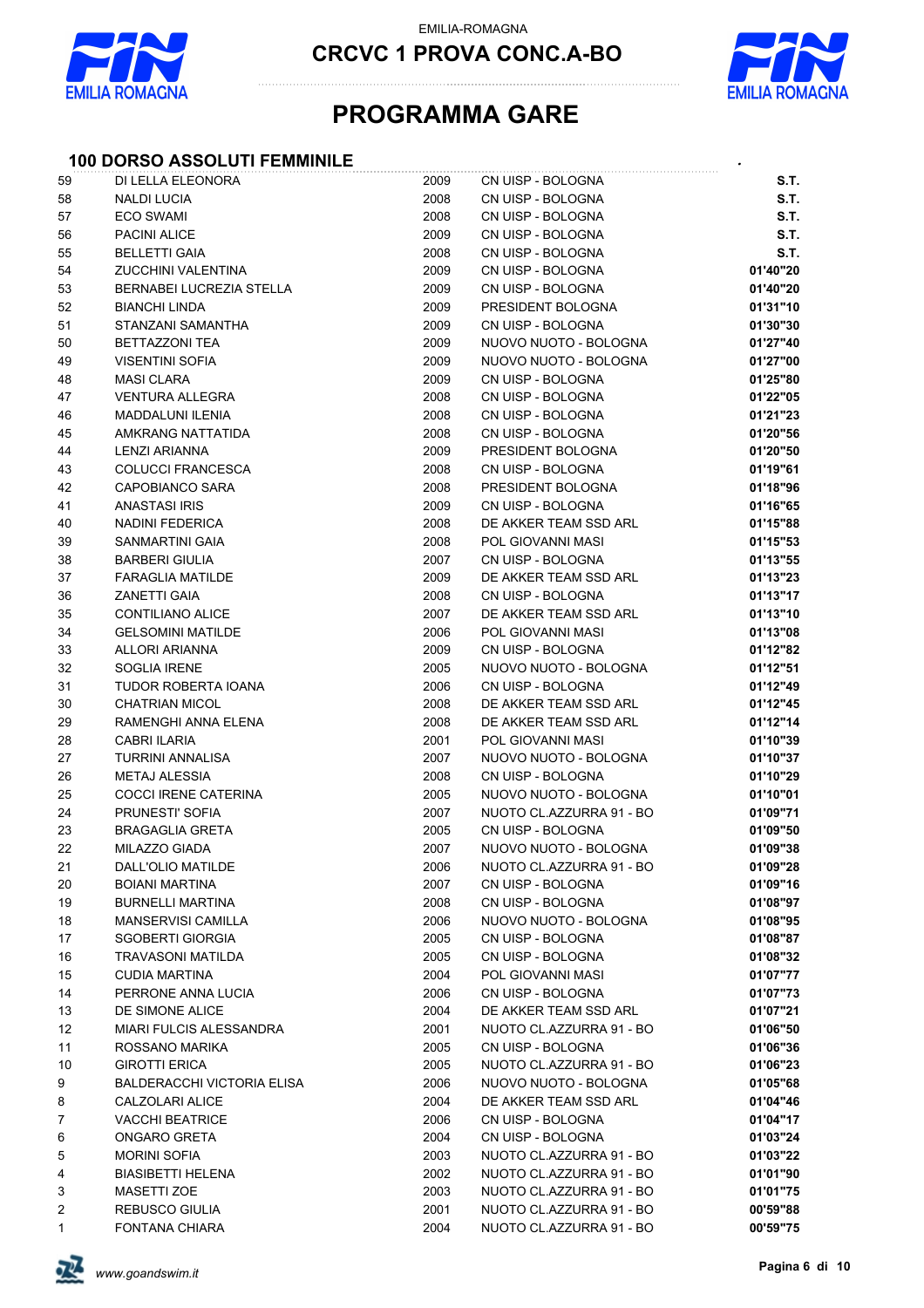

**CRCVC 1 PROVA CONC.A-BO**



# **PROGRAMMA GARE**

#### **200 RANA ASSOLUTI FEMMINILE** *.*

| 39             | <b>BONFIGLIOLI GINEVRA</b>  | 2009 | DE AKKER TEAM SSD ARL    | S.T.     |
|----------------|-----------------------------|------|--------------------------|----------|
| 38             | <b>MADDALUNI ILENIA</b>     | 2008 | CN UISP - BOLOGNA        | S.T.     |
| 37             | <b>ZIONI MIRIAM</b>         | 2009 | CN UISP - BOLOGNA        | 03'21"73 |
| 36             | <b>PACINI ALICE</b>         | 2009 | CN UISP - BOLOGNA        | 03'19"90 |
| 35             | <b>MASELLI MARGHERITA</b>   | 2009 | PRESIDENT BOLOGNA        | 03'17"50 |
| 34             | <b>TAROZZI AGNESE</b>       | 2009 | NUOVO NUOTO - BOLOGNA    | 03'16"50 |
| 33             | PASSARELLA FEDERICA         | 2009 | CN UISP - BOLOGNA        | 03'14"89 |
| 32             | <b>BENERICETTI IRENE</b>    | 2009 | NUOVO NUOTO - BOLOGNA    | 03'14"56 |
| 31             | <b>BIFFI ELENA</b>          | 2009 | PRESIDENT BOLOGNA        | 03'12"00 |
| 30             | <b>HILBE GIULIA</b>         | 2008 | CN UISP - BOLOGNA        | 03'09"70 |
| 29             | GIOSUE' ALLEGRA             | 2007 | CN UISP - BOLOGNA        | 03'04"49 |
| 28             | <b>MULATERI GAIA</b>        | 2008 | PRESIDENT BOLOGNA        | 03'03"43 |
| 27             | <b>CREMONINI EMMA</b>       | 2008 | PRESIDENT BOLOGNA        | 03'03"11 |
| 26             | <b>MAGLI NICOLE</b>         | 2008 | CN UISP - BOLOGNA        | 03'02"10 |
| 25             | ROLLI MARTA                 | 2009 | DE AKKER TEAM SSD ARL    | 03'01"70 |
| 24             | <b>BATTISTELLI VITTORIA</b> | 2007 | DE AKKER TEAM SSD ARL    | 02'57"87 |
| 23             | <b>GHINI AMANDA</b>         | 2003 | POL GIOVANNI MASI        | 02'57"26 |
| 22             | SOGLIA MARTA                | 2002 | NUOVO NUOTO - BOLOGNA    | 02'56"43 |
| 21             | <b>VENTURA ALLEGRA</b>      | 2008 | CN UISP - BOLOGNA        | 02'55"20 |
| 20             | <b>TALE' FRANCESCA</b>      | 2005 | NUOVO NUOTO - BOLOGNA    | 02'55"11 |
| 19             | <b>DE LUCA GIORGIA</b>      | 2007 | CN UISP - BOLOGNA        | 02'50"02 |
| $18$           | <b>BONETALLI AURORA</b>     | 2005 | NUOVO NUOTO - BOLOGNA    | 02'47"55 |
| 17             | <b>MARTELLI GIULIA</b>      | 2006 | NUOVO NUOTO - BOLOGNA    | 02'46"69 |
| 16             | <b>CESARI GIULIA</b>        | 2008 | CN UISP - BOLOGNA        | 02'45"58 |
| 15             | <b>RECCHIONI BEATRICE</b>   | 2006 | CN UISP - BOLOGNA        | 02'45"33 |
| 14             | <b>VENTURA GINEVRA</b>      | 2006 | CN UISP - BOLOGNA        | 02'44"50 |
| 13             | LOPEZ SOFIA                 | 2006 | NUOVO NUOTO - BOLOGNA    | 02'42"03 |
| 12             | <b>COATTI MARTA</b>         | 2002 | DE AKKER TEAM SSD ARL    | 02'41"69 |
| 11             | <b>FORNASARI ERIKA</b>      | 2006 | CN UISP - BOLOGNA        | 02'38"86 |
| 10             | DE SIMONE ALICE             | 2004 | DE AKKER TEAM SSD ARL    | 02'38"57 |
| 9              | <b>BIANCONI CAROLINA</b>    | 2007 | NUOTO CL.AZZURRA 91 - BO | 02'37"72 |
| 8              | COCCONCELLI BEATRICE        | 2004 | NUOTO CL.AZZURRA 91 - BO | 02'35"83 |
| 7              | <b>COMPIERCHIO ADRIANA</b>  | 2003 | NUOTO CL.AZZURRA 91 - BO | 02'35"71 |
| 6              | RUSSO ROSANNA CLAUDIA       | 2004 | DE AKKER TEAM SSD ARL    | 02'33"74 |
| 5              | <b>CERCHIER MATILDE</b>     | 2001 | NUOTO CL.AZZURRA 91 - BO | 02'33"67 |
| 4              | <b>GIANGIORGI SVEVA</b>     | 2004 | NUOTO CL.AZZURRA 91 - BO | 02'33"34 |
| 3              | DASCANIO AURORA             | 2004 | NUOTO CL.AZZURRA 91 - BO | 02'28"46 |
| $\overline{c}$ | CAVAGNOLI VANESSA           | 2001 | NUOTO CL.AZZURRA 91 - BO | 02'26"11 |
| $\mathbf{1}$   | <b>MILANI CARLOTTA</b>      | 2007 | NUOVO NUOTO - BOLOGNA    | 01'03"09 |

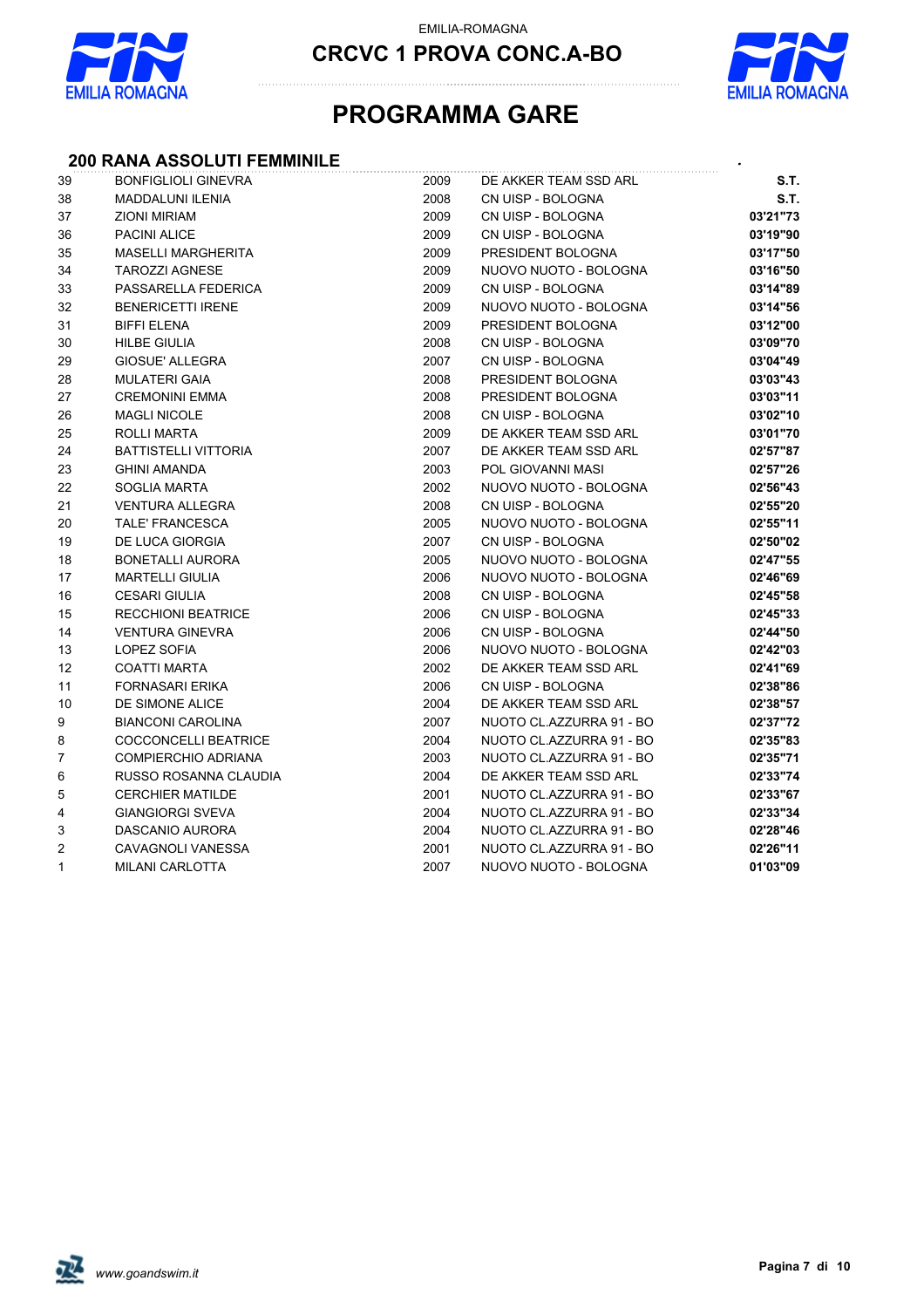

**CRCVC 1 PROVA CONC.A-BO**



### **PROGRAMMA GARE**

#### **100 FARFALLA ASSOLUTI FEMMINILE** *.*

| 43           | TUDOR MONICA ROXANA               | 2009 | DE AKKER TEAM SSD ARL    | S.T.     |
|--------------|-----------------------------------|------|--------------------------|----------|
| 42           | <b>NALDI LUCIA</b>                | 2008 | CN UISP - BOLOGNA        | S.T.     |
| 41           | <b>DUBBINI GRETA</b>              | 2009 | CN UISP - BOLOGNA        | 01'35"40 |
| 40           | <b>SANTI BEATRICE</b>             | 2009 | POL GIOVANNI MASI        | 01'31"60 |
| 39           | RIZZO GINEVRA                     | 2009 | CN UISP - BOLOGNA        | 01'24"80 |
| 38           | <b>BIACCHESSI ASIA</b>            | 2009 | CN UISP - BOLOGNA        | 01'17"17 |
| 37           | <b>BULDRINI ILARY</b>             | 2007 | NUOVO NUOTO - BOLOGNA    | 01'17"16 |
| 36           | <b>BURNELLI MARTINA</b>           | 2008 | CN UISP - BOLOGNA        | 01'14"61 |
| 35           | RAVENNA PAOLA                     | 2008 | PRESIDENT BOLOGNA        | 01'13"87 |
| 34           | <b>ATTENNANTE CARLOTTA</b>        | 2006 | NUOVO NUOTO - BOLOGNA    | 01'13"51 |
| 33           | MILAZZO GIADA                     | 2007 | NUOVO NUOTO - BOLOGNA    | 01'12"83 |
| 32           | <b>BOLOGNESE CELESTE</b>          | 2006 | NUOVO NUOTO - BOLOGNA    | 01'11"64 |
| 31           | DE LUCA GIORGIA                   | 2007 | CN UISP - BOLOGNA        | 01'11"25 |
| 30           | <b>ZOTO ELISA</b>                 | 2006 | NUOVO NUOTO - BOLOGNA    | 01'10"46 |
| 29           | <b>REGGIANI GINEVRA</b>           | 2008 | DE AKKER TEAM SSD ARL    | 01'10"41 |
| 28           | <b>ODORICI AGNESE</b>             | 2008 | PRESIDENT BOLOGNA        | 01'10"09 |
| 27           | FRABETTI AMBRA                    | 2004 | CN UISP - BOLOGNA        | 01'09"91 |
| 26           | <b>CUDIA MARTINA</b>              | 2004 | POL GIOVANNI MASI        | 01'09"03 |
| 25           | <b>CARINI CAMILLA</b>             | 2003 | POL GIOVANNI MASI        | 01'08"62 |
| 24           | SILLETTI SOPHIA AURORA            | 2006 | NUOTO CL.AZZURRA 91 - BO | 01'08"28 |
| 23           | <b>CAMPESTRI REBECCA</b>          | 2006 | NUOVO NUOTO - BOLOGNA    | 01'08"01 |
| 22           | EVANGELISTI FRANCESCA EDELWEISS   | 2006 | NUOTO CL.AZZURRA 91 - BO | 01'07"57 |
| 21           | <b>BERBAKOV BEATRICE</b>          | 2007 | CN UISP - BOLOGNA        | 01'07"33 |
| 20           | TRAVASONI MATILDA                 | 2005 | CN UISP - BOLOGNA        | 01'07"18 |
| 19           | <b>GIROTTI ERICA</b>              | 2005 | NUOTO CL.AZZURRA 91 - BO | 01'07"17 |
| 18           | <b>CAMPIONI CHIARA</b>            | 2006 | CN UISP - BOLOGNA        | 01'06"20 |
| 17           | <b>VACCHI MATILDE</b>             | 2004 | CN UISP - BOLOGNA        | 01'06"17 |
| 16           | <b>SITA DANILA</b>                | 2006 | CN UISP - BOLOGNA        | 01'05"96 |
| 15           | <b>BALDERACCHI VICTORIA ELISA</b> | 2006 | NUOVO NUOTO - BOLOGNA    | 01'05"87 |
| 14           | PAZZAGLIA SONIA                   | 2003 | DE AKKER TEAM SSD ARL    | 01'05"78 |
| 13           | <b>GUERRA GIORGIA</b>             | 2000 | DE AKKER TEAM SSD ARL    | 01'05"55 |
| 12           | SOGLIA IRENE                      | 2005 | NUOVO NUOTO - BOLOGNA    | 01'05"40 |
| 11           | <b>BIGIANI MARTINA</b>            | 2004 | CN UISP - BOLOGNA        | 01'04"14 |
| 10           | ROSINI ELEONORA VELIA             | 2007 | CN UISP - BOLOGNA        | 01'04"06 |
| 9            | <b>FLAMIGNI ALICE</b>             | 2006 | CN UISP - BOLOGNA        | 01'03"87 |
| 8            | ALBANELLI AURORA                  | 2004 | CN UISP - BOLOGNA        | 01'03"18 |
| 7            | POSSENTI REBECCA                  | 2004 | DE AKKER TEAM SSD ARL    | 01'02"85 |
| 6            | <b>LOMBARDI ELLYSON</b>           | 2003 | DE AKKER TEAM SSD ARL    | 01'01"81 |
| 5            | <b>GHIRARDINI ALISSA</b>          | 1999 | NUOTO CL.AZZURRA 91 - BO | 01'01"54 |
| 4            | <b>LAQUINTANA SONIA</b>           | 2001 | NUOTO CL.AZZURRA 91 - BO | 01'00"27 |
| 3            | <b>GUSPERTI SARA</b>              | 2001 | NUOTO CL.AZZURRA 91 - BO | 00'59"97 |
| 2            | <b>CAPRETTA ELENA</b>             | 2002 | NUOTO CL.AZZURRA 91 - BO | 00'59"85 |
| $\mathbf{1}$ | CAPANNOLO CAMILLA                 | 1996 | NUOTO CL.AZZURRA 91 - BO | 00'59"12 |

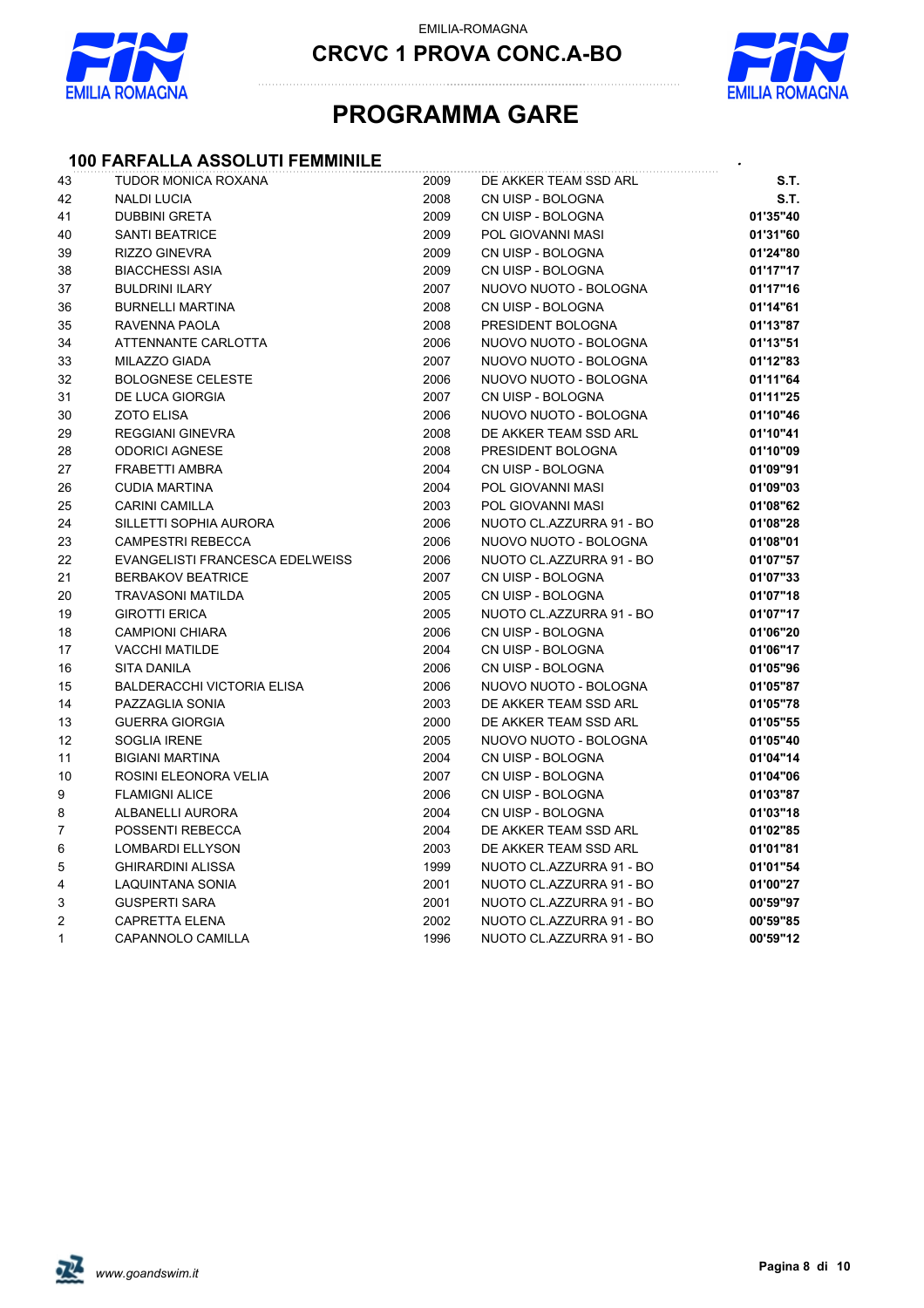

**CRCVC 1 PROVA CONC.A-BO**



# **PROGRAMMA GARE**

#### **400 MISTI ASSOLUTI FEMMINILE** *.*

| 21       | <b>CESARI GIULIA</b>                       | 2008         | CN UISP - BOLOGNA                             | S.T.                 |
|----------|--------------------------------------------|--------------|-----------------------------------------------|----------------------|
| 20       | <b>BENERICETTI IRENE</b>                   | 2009         | NUOVO NUOTO - BOLOGNA                         | 06'30"00             |
| 19       | RAMENGHI ANNA ELENA                        | 2008         | DE AKKER TEAM SSD ARL                         | 05'40"85             |
| 18       | <b>MONTERUMISI MELISSA</b>                 | 2003         | NUOVO NUOTO - BOLOGNA                         | 05'39"08             |
| 17       | <b>SOGLIA MARTA</b>                        | 2002         | NUOVO NUOTO - BOLOGNA                         | 05'28"83             |
| 16       | <b>VENTURA GINEVRA</b>                     | 2006         | CN UISP - BOLOGNA                             | 05'26"20             |
| 15       | <b>BONETALLI AURORA</b>                    | 2005         | NUOVO NUOTO - BOLOGNA                         | 05'24"88             |
| 14       | <b>CIMATTI LISA</b>                        | 2007         | DE AKKER TEAM SSD ARL                         | 05'20"93             |
| 13       | <b>MARTELLI GIULIA</b>                     | 2006         | NUOVO NUOTO - BOLOGNA                         | 05'16"02             |
| 12       | <b>VALISI GIADA</b>                        | 2003         | CN UISP - BOLOGNA                             | 05'13"02             |
| 11       | <b>CAMPIONI CHIARA</b>                     | 2006         | CN UISP - BOLOGNA                             | 05'09"86             |
| 10       | <b>MILANI CARLOTTA</b>                     | 2007         | NUOVO NUOTO - BOLOGNA                         | 05'05"58             |
| 9        | <b>BALDERACCHI VICTORIA ELISA</b>          | 2006         | NUOVO NUOTO - BOLOGNA                         | 05'04"16             |
| 8        | <b>BERTOCCHI GIULIA</b>                    | 2006         | CN UISP - BOLOGNA                             | 04'58"14             |
| 7        | <b>TRABANELLI GIULIA</b>                   | 2000         | DE AKKER TEAM SSD ARL                         | 04'55"81             |
| 6        | <b>BRUNETTI LINDA</b>                      | 2003         | DE AKKER TEAM SSD ARL                         | 04'55"40             |
| 5        | <b>MANSERVISI CAMILLA</b>                  | 2006         | NUOVO NUOTO - BOLOGNA                         | 04'54"54             |
| 4        | <b>MASETTI ZOE</b>                         | 2003         | NUOTO CL.AZZURRA 91 - BO                      | 04'51"55             |
| 3        | REBUSCO GIULIA                             | 2001         | NUOTO CL.AZZURRA 91 - BO                      | 04'44"26             |
| 2        | <b>FONTANA CHIARA</b>                      | 2004         | NUOTO CL.AZZURRA 91 - BO                      | 04'42"06             |
| 1        | PESCIO ANDREA AMBRA                        | 1998         | DE AKKER TEAM SSD ARL                         | 04'41"99             |
|          | <b>200 STILE LIBERO ASSOLUTI FEMMINILE</b> |              |                                               |                      |
| 84       | <b>MAGGIO IRIS</b>                         | 2008         | PRESIDENT BOLOGNA                             | S.T.                 |
| 83       | <b>COLUCCI FRANCESCA</b>                   | 2008         | CN UISP - BOLOGNA                             | S.T.                 |
| 82       | <b>DUBBINI GRETA</b>                       | 2009         | CN UISP - BOLOGNA                             | S.T.                 |
| 81       | <b>MASI CLARA</b>                          | 2009         | CN UISP - BOLOGNA                             | S.T.                 |
| 80       | PASSARELLA FEDERICA                        | 2009         | CN UISP - BOLOGNA                             | S.T.                 |
| 79       | ZIONI MIRIAM                               | 2009         | CN UISP - BOLOGNA                             | S.T.                 |
| 78       | <b>MANGIONE ELETTRA</b>                    | 2007         | NUOTO CL.AZZURRA 91 - BO                      | S.T.                 |
| 77       | <b>ALLORI ARIANNA</b>                      | 2009         | CN UISP - BOLOGNA                             | S.T.                 |
| 76       | <b>BELLETTI GAIA</b>                       | 2008         | CN UISP - BOLOGNA                             | 02'57"81             |
| 75       | <b>FARAGLIA MATILDE</b>                    | 2009         | DE AKKER TEAM SSD ARL                         | 02'56"59             |
| 74       | <b>ROLLI MARTA</b>                         | 2009         | DE AKKER TEAM SSD ARL                         | 02'56"20             |
| 73       | <b>VISENTINI SOFIA</b>                     | 2009         | NUOVO NUOTO - BOLOGNA                         | 02'55"20             |
| 72       | <b>HILBE GIULIA</b>                        | 2008         | CN UISP - BOLOGNA                             | 02'46"60             |
| 71       | AMKRANG NATTATIDA                          | 2008         | CN UISP - BOLOGNA                             | 02'46"14             |
| 70       | <b>MASELLI MARGHERITA</b>                  | 2009         | PRESIDENT BOLOGNA                             | 02'44"00             |
| 69       | <b>BIANCHI LINDA</b>                       | 2009         | PRESIDENT BOLOGNA                             | 02'42"70             |
| 68       | <b>BITELLI GIULIA</b>                      | 2009         | POL GIOVANNI MASI                             | 02'41"40             |
| 67       | RIZZO GINEVRA                              | 2009         | CN UISP - BOLOGNA                             | 02'38"05             |
| 66       | TAROZZI AGNESE                             | 2009         | NUOVO NUOTO - BOLOGNA                         | 02'38"00             |
| 65       | <b>BETTAZZONI TEA</b>                      | 2009         | NUOVO NUOTO - BOLOGNA                         | 02'37"00             |
| 64       | ROLLI AGATA                                | 2009         | DE AKKER TEAM SSD ARL                         | 02'34"50             |
| 63       | <b>BONFIGLIOLI GINEVRA</b>                 | 2009         | DE AKKER TEAM SSD ARL                         | 02'34"14             |
| 62       | <b>BULDRINI ILARY</b>                      | 2007         | NUOVO NUOTO - BOLOGNA                         | 02'31"74             |
| 61       | ANASTASI IRIS                              | 2009         | CN UISP - BOLOGNA                             | 02'31"28             |
| 60       | <b>MULATERI GAIA</b>                       | 2008         | PRESIDENT BOLOGNA                             | 02'31"12             |
| 59       | <b>BIACCHESSI ASIA</b>                     | 2009         | CN UISP - BOLOGNA                             | 02'30"50             |
| 58       | GIOSUE' ALLEGRA                            | 2007         | CN UISP - BOLOGNA                             | 02'30"20             |
| 57       | SICOLO GAIA<br>BIFFI ELENA                 | 2006<br>2009 | NUOTO CL.AZZURRA 91 - BO<br>PRESIDENT BOLOGNA | 02'30"09<br>02'29"75 |
| 56       | SUBASCIAKI CHIARA                          | 2008         | PRESIDENT BOLOGNA                             | 02'29"50             |
| 55<br>54 | ZANETTI GAIA                               | 2008         | CN UISP - BOLOGNA                             | 02'27"93             |
| 53       | <b>MAGLI NICOLE</b>                        | 2008         | CN UISP - BOLOGNA                             | 02'27"67             |
| 52       | <b>CHATRIAN MICOL</b>                      | 2008         | DE AKKER TEAM SSD ARL                         | 02'27"45             |
| 51       | RAVENNA PAOLA                              | 2008         | PRESIDENT BOLOGNA                             | 02'27"37             |
| 50       | <b>VISENTINI IRENE</b>                     | 2005         | NUOVO NUOTO - BOLOGNA                         | 02'26"88             |
| 49       | <b>LENZI ARIANNA</b>                       | 2009         | PRESIDENT BOLOGNA                             | 02'26"46             |
|          |                                            |              |                                               |                      |